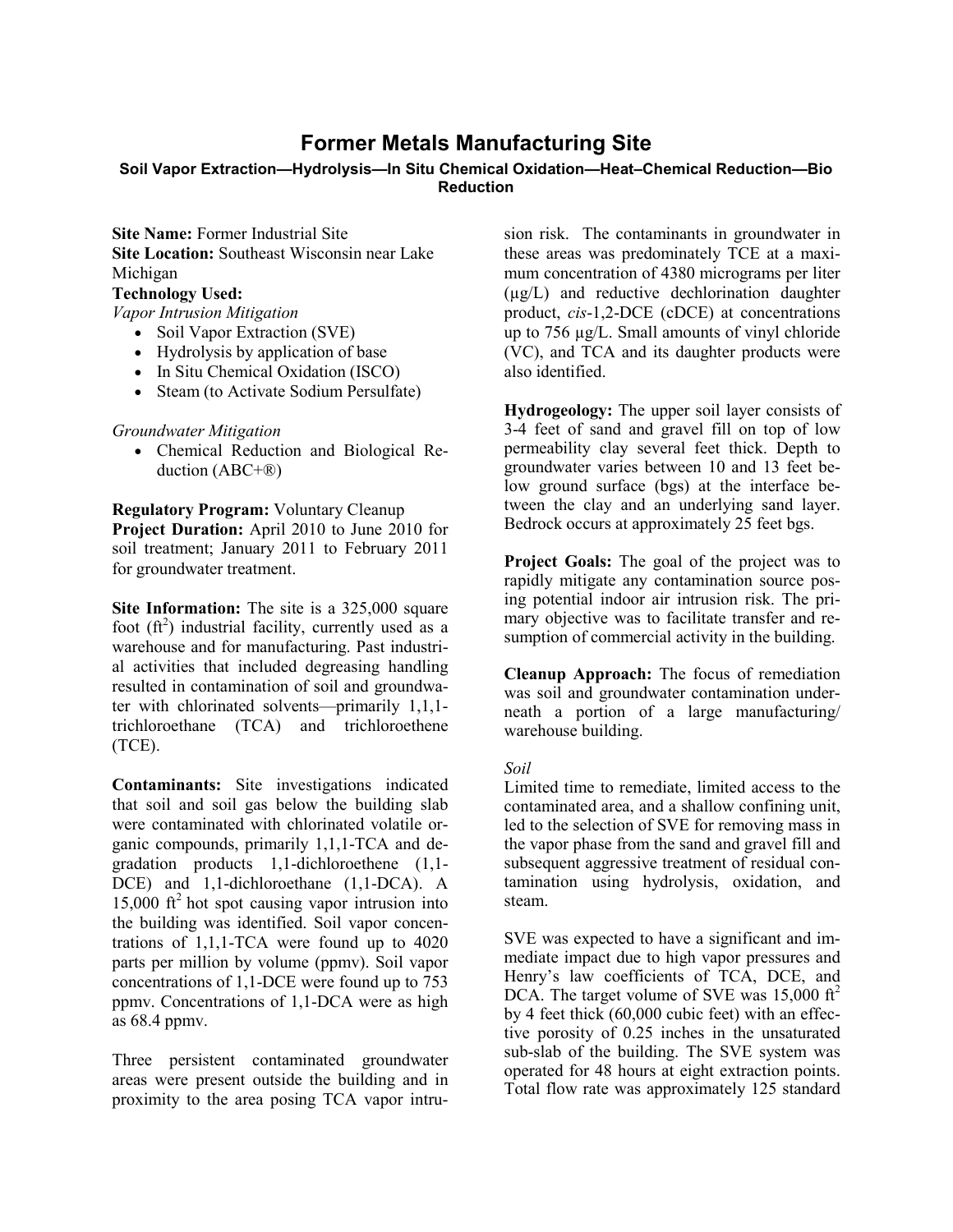cubic feet per minute (scfm) (~3540 L per minute).

Following SVE, the contaminated area was treated using sodium hydroxide, followed by sodium persulfate and steam injection to help degrade 1,1,1-TCA, which is recalcitrant to most oxidants. All amendments were injected into a grid of 100 shallow injection points drilled to a depth of approximately 4 feet bgs just above the clay/fill interface in the  $15,000$  ft<sup>2</sup> contaminated zone. The injection points were installed by direct push and constructed of black iron pipe covered by a well sock and carefully sealed at the concrete slab to minimize leaks. Each set of injections was conducted one to four weeks apart to allow the chemicals to disperse and react.

Sodium hydroxide was injected over a 4-day period between May 3 and May 10, 2010 to help hydrolyze DCA and DCE and to potentially enhance the effectiveness of the subsequent sodium persulfate injections. At each of the 100 injection points, approximately 30 gallons  $(113.6 \text{ L})$  of 25 percent by mass  $(wt\%)$  sodium hydroxide and 45 gallons (170 L) of water were injected. A total of 7,500 gallons (28,391 L) of solution was used. The coarse materials above the clay were expected to act as an infiltration gallery while the clay absorbed the base solution.

Sodium persulfate was injected June 1 – June 4, 2010, four weeks after the sodium hydroxide injection, to oxidize the DCE and portions of the TCA and its daughter products. Approximately 254 pounds of persulfate in 100 gallons (379 L) of water (approximately 25 wt%) were injected at each point for a total of 10,000 gallons (37,854 L) of persulfate solution.

Steam injection was performed approximately two weeks later (June  $14 -$  June 18, 2010) to catalyze the remaining persulfate into sulfate radicals. The sulfate radicals produced by the heat increase the kinetics of all chemical and biological processes occurring in the subsurface. Approximately 75 gallons (284 L) of superheated water was injected (165,000 British thermal units [BTU]) into each injection point for a total of 16,500,000 BTU (17,408,422 kilojoules). Three brief instances of steam escape

occurred and were quickly contained. Heat also increases the rate of hydrolysis of TCA to the more easily oxidized DCE.

#### *Groundwater*

Presence of TCE daughter products indicated that biodegradation was occurring naturally in the groundwater. Historic water quality data indicated neutral pH, low dissolved oxygen, and moderately positive (142 millivolts [mV]) to moderately negative (-186 mV) oxidationreduction potential values, which are conditions where anaerobic degradation of these chemicals is possible.

To increase the rate of biodegradation and reduce the number of intermediate daughter products, a combined chemical (via beta elimination) and biological reductive dechlorination (via hydrogenolysis) strategy was used. Anaerobic Biochem+ (ABC+), which consists of carbon substrate, nutrients, and pH buffer, as well as microscale zero-valent iron (ZVI) was selected as the combined chemical and biological reductive dechlorination strategy.

The carbon substrate, nutrients, and buffer encourage growth of microorganisms that reductively degrade chlorinated solvents. ZVI enables direct chemical reduction of chlorinated contaminants on the surface of the iron and produces hydrogen and lower oxidation-reduction potentials to encourage biological reduction.

Three areas totaling approximately 12,000  $\text{ft}^2$ were selected for amendment application (Figure 1). An  $8000 \text{ ft}^2$  rectangular area in the eastern portion of the site received an injection of ABC+ slurry through 33 direct push rods at multiple depths (10 to 30 feet bgs). ABC+ also was injected in seven locations at depths between 10 and 25 feet bgs in the northeastern area of the site. Finally, ABC+ was injected in 10 locations at depths between 12.5 and 22 feet bgs in a 2400  $ft<sup>2</sup>$  area in the western portion of the site. A total of 24,925 pounds of ABC+ in 22,205 gallons water was injected at the site between January 24, 2011 and January 31, 2011.

## **Project Results:**

## *Soil*

The SVE system removed approximately 360,000 cubic feet (10,195,200 L) of soil vapor. Assuming maximum contaminant concentrations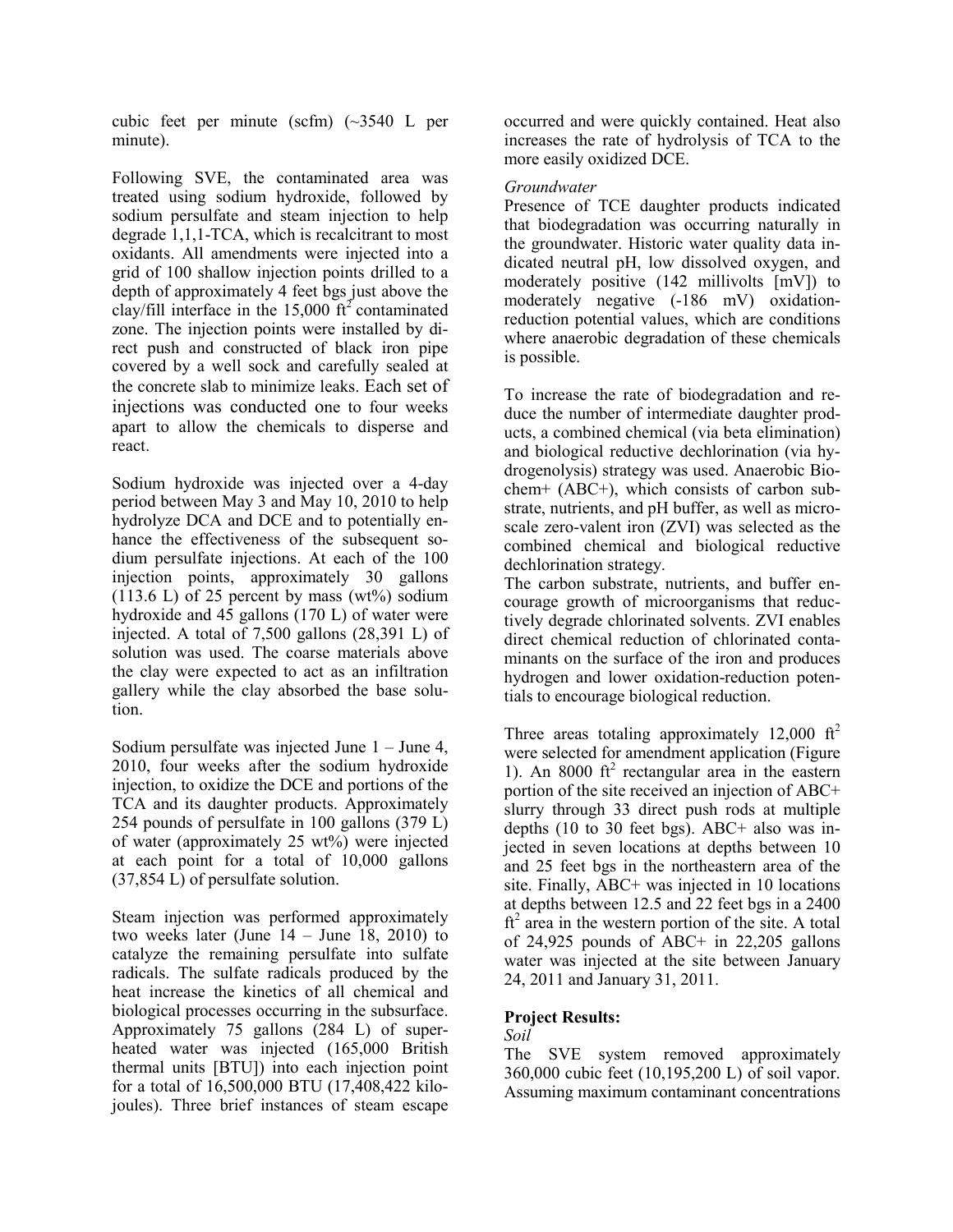

throughout the target area, SVE was estimated to have removed approximately 2.2 to 110 pounds (15,000 cubic feet) of TCA, DCE, and DCA.

Samples collected eight weeks after implementation of the full soil remedy indicated a reduction in concentration of TCA by 94%, DCE by 98%, and DCA by 89% (Table 1). All post-treatment sub-slab concentrations were well below the Permissible Exposure Limits prescribed by the Occupational Safety and Health Administration.

#### *Groundwater*

Samples collected approximately 10 weeks after the injections were completed indicated that both chemical and biological reduction occurred at the site (Table 2 provides results from several of wells sampled after injection).

Samples from two of the wells indicated little change in contaminant concentrations, which Source: Rossabi, et al. 2012

was attributed to difficulty in obtaining access to those wells during the injection period. Additional injections in these areas are planned for the future to better distribute the amendments.

#### **Sources:**

Rossabi, J., Powers, G., Haselow, J., Stolzenburg, T., Sellwood, A., Rice, J. 2012. Combined Strategy for Remediating TCA and TCE at Former Manufacturing Site. Redox Tech, LLC and TRC, Inc. Remediation of Chlorinated and Recalcitrant Compounds—2012. Eighth International Conference on Remediation of Chlorinated and Recalcitrant Compounds (Monterey, CA; May 2012).

#### **Project Contact:**

Joe Rossabi Redox Tech, LLC Phone: 919-678-0140 Email: [rossabi@redox-tech.com](mailto:rossabi@redox-tech.com)